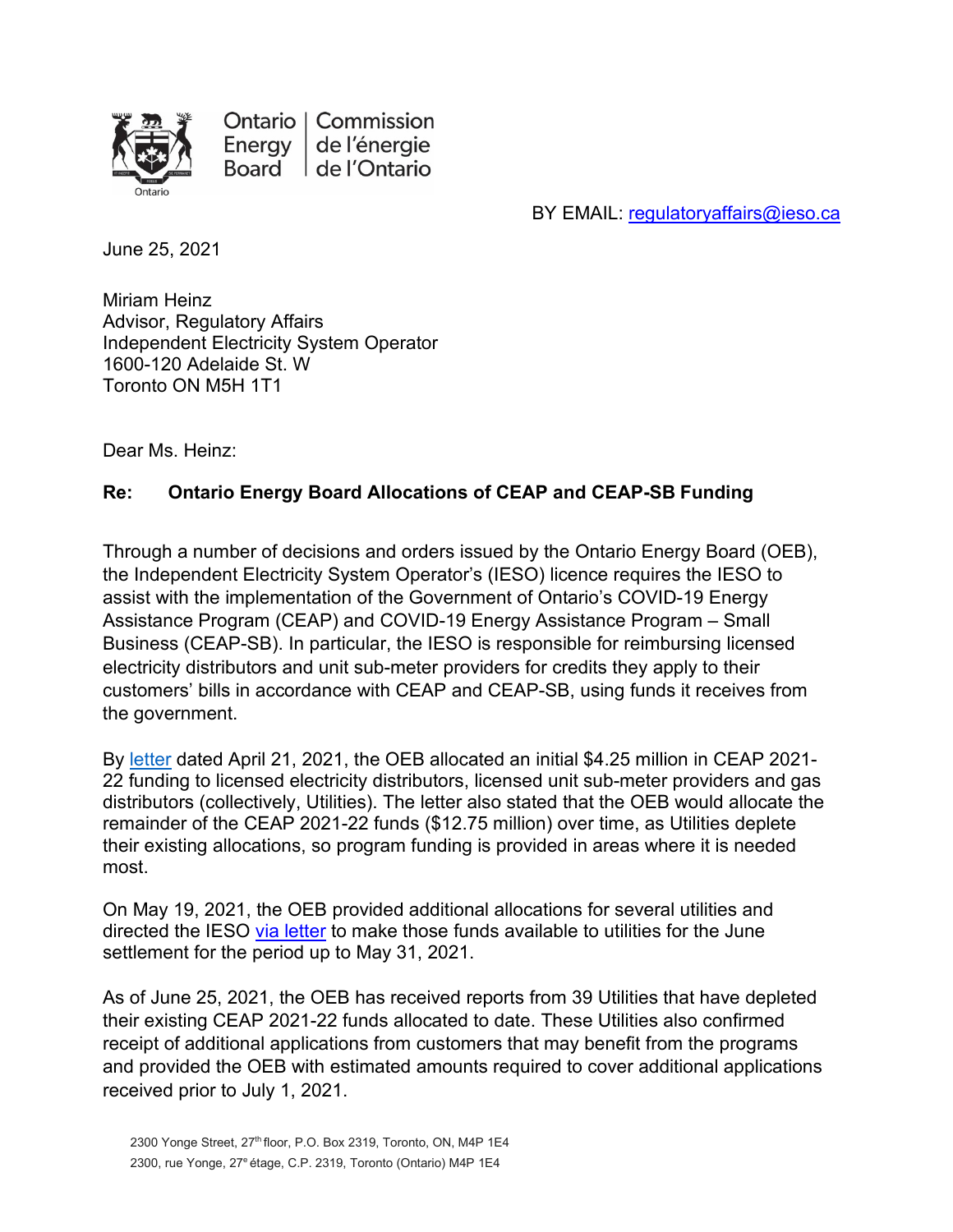Section 23.6 and 24.6 of the IESO's licence states: "The Licensee shall not reimburse a Utility an amount greater than the total aggregated amount of CEAP and CEAP-SB funding that has been allocated to that Utility by the Board." The IESO is instructed to add the amounts in the table below to the following Utilities' existing maximum CEAP funding allocations referred to in section 23.6 of the IESO's licence:

| <b>Utility Name</b>                              | <b>Additional Allocation to be Added</b> |
|--------------------------------------------------|------------------------------------------|
| <b>Alectra Utilities Corporation</b>             | \$1,500,000                              |
| <b>Bluewater Power Distribution Corporation</b>  | \$50,000                                 |
| <b>Cornwall Street Railway Light and Power</b>   | \$15,000                                 |
| E.L.K. Energy Inc.                               | \$10,000                                 |
| Energy+ Inc.                                     | \$98,000                                 |
| Entegrus Powerlines Inc.                         | \$110,000                                |
| <b>ENWIN Utilities Ltd.</b>                      | \$67,000                                 |
| <b>EPCOR Electricity Distribution Ontario</b>    | \$12,000                                 |
| <b>ERTH Power Corporation</b>                    | \$10,000                                 |
| Espanola Regional Hydro Distribution Corporation | \$5,000                                  |
| Festival Hydro Inc.                              | \$20,000                                 |
| Halton Hills Hydro Inc.                          | \$35,000                                 |
| <b>Hearst Power Distribution Company Limited</b> | \$2,500                                  |
| Hydro One Networks Inc.                          | \$1,562,081                              |
| Hydro Ottawa Limited                             | \$100,000                                |
| <b>Innpower Corporation</b>                      | \$15,000                                 |
| Kingston Hydro Corporation                       | \$15,000                                 |
| Kitchener-Wilmot Hydro Inc.                      | \$19,000                                 |
| <b>Lakefront Utilities Inc.</b>                  | \$6,000                                  |
| Lakeland Power Distribution Ltd.                 | \$20,000                                 |
| London Hydro Inc.                                | \$125,000                                |
| Milton Hydro Distribution Inc.                   | \$16,000                                 |
| Newmarket-Tay Power Distribution Ltd.            | \$24,762                                 |
| North Bay Hydro Distribution Limited             | \$38,874.25                              |
| Northern Ontario Wires Inc.                      | \$10,000                                 |
| Oakville Hydro Electricity Distribution Inc.     | \$40,000                                 |
| Orangeville Hydro Ltd.                           | \$2,000                                  |
| Oshawa PUC Networks Inc.                         | \$36,000                                 |
| <b>Ottawa River Power Corporation</b>            | \$7,000                                  |
| <b>PUC Distribution Inc.</b>                     | \$20,000                                 |
| Renfrew Hydro Inc.                               | \$15,000                                 |
| Rideau St. Lawrence Distribution Inc.            | \$10,000                                 |
| Sioux Lookout Hydro Inc.                         | \$12,324.86                              |
| <b>Synergy North Corporation</b>                 | \$60,000                                 |
| Tillsonburg Hydro Inc.                           | \$7,290.04                               |
| Toronto Hydro-Electric System Limited            | \$760,124                                |
| Wasaga Distribution Inc.                         | \$10,000                                 |
| Waterloo North Hydro Inc.                        | \$50,000                                 |
| Welland Hydro-Electric System Corp.              | \$50,000                                 |
| Metergy Solutions Inc.                           | \$100,000                                |
| Wyse Meter Solutions Inc.                        | \$4,000                                  |